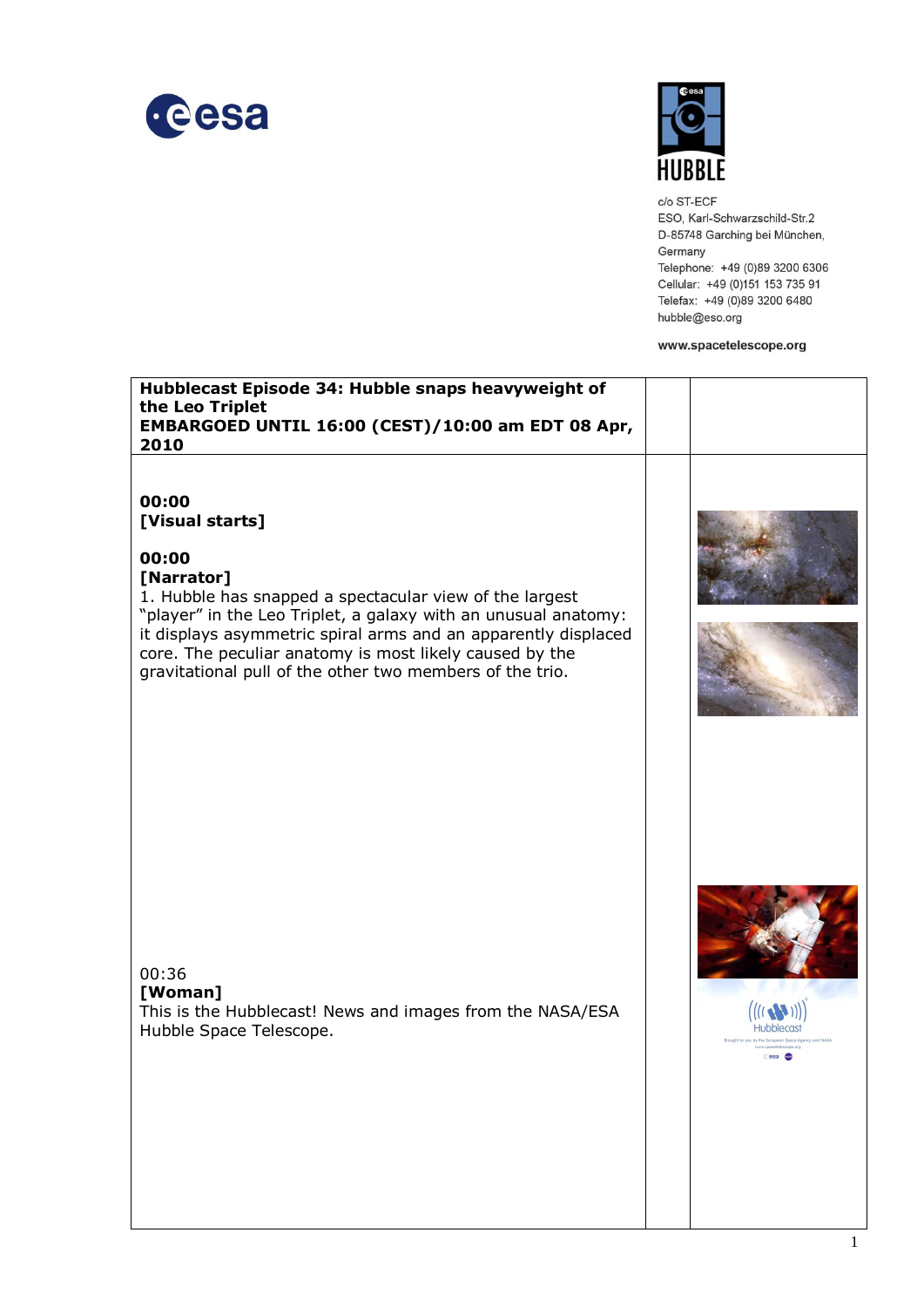## **00:51 [Narrator]**

2. The unusual spiral galaxy, Messier 66, is located at a distance of about 35 million light-years in the constellation of Leo. Together with Messier 65 and NGC 3628, Messier 66 is one third of the Leo Triplet, a trio of interacting spiral galaxies, part of the larger Messier 66 group. Messier 66 wins out in size over its fellow triplets — it is about 100 000 light-years across.

Messier 66 is the proud owner of exclusive asymmetric spiral arms which seem to climb above the galaxy's main disc and an apparently displaced nucleus. This asymmetry is unusual; most often, dense waves of gas, dust and newly born stars wind about the galaxy's centre in a symmetric way. Astronomers believe that Messier 66's once orderly shape has most likely been distorted by the gravitational pull of its two neighbours.

## **[Narrator] 01:59**

3. Hubble has imaged Messier 66's striking dust lanes and bright star clusters along the spiral arms in fine detail. Star clusters — pictured in the blue and pinkish regions of the image — are key tools for astronomers since they are used as indicators of how the parent galaxies assembled over time.

## **02:21**

## **[Narrator]**

4. Messier 66 boasts a remarkable record of supernovae explosions. The spiral galaxy has hosted three supernovae since 1989, the latest one occurring in 2009. A supernova is a stellar explosion that may momentarily outshine its entire host galaxy. It then fades away over a period lasting several weeks or months. During its very short life the supernova radiates as much energy as the Sun would radiate over a period of about 10 billion years.

**02:57 Outro**

**END**